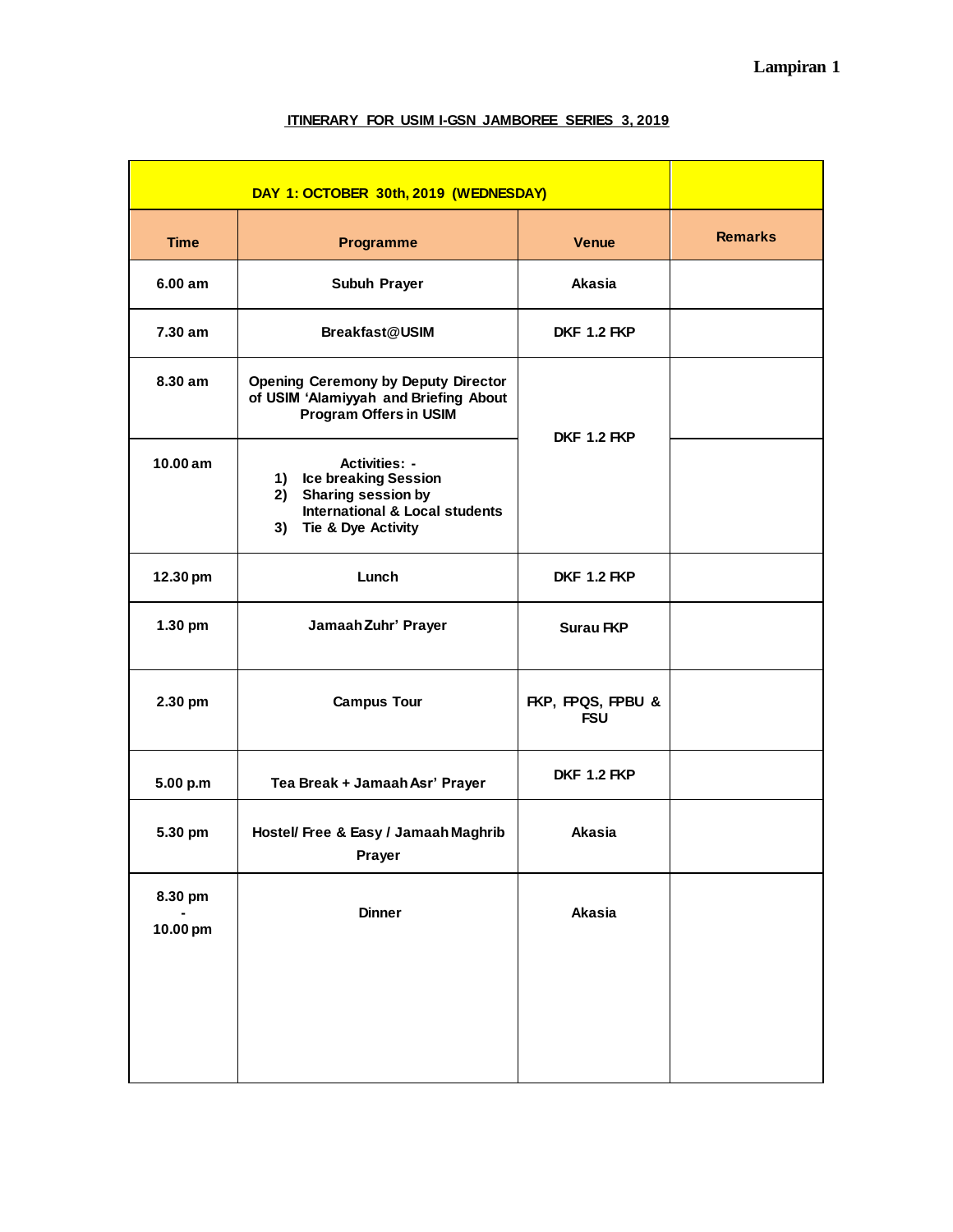| DAY 2: OCTOBER 31st, 2019 (THURSDAY) |                                                                                                                                                                                                                  |                       |  |  |
|--------------------------------------|------------------------------------------------------------------------------------------------------------------------------------------------------------------------------------------------------------------|-----------------------|--|--|
| 6.00 am                              | Subuh Prayer                                                                                                                                                                                                     | Akasia                |  |  |
| 7.00 am                              | <b>Breakfast@USIM</b>                                                                                                                                                                                            | KK1                   |  |  |
| 8.30 am                              | Putrajaya Tour<br>$9.00$ am $- 11.00$ am<br>1) Kompleks Nasyrul Quran<br>(World's Second Largest<br><b>Quran Production Centre)</b><br>1.00 pm $-$ 4.30 pm<br>2) Sightseeing Cruise<br><b>Masjid Putra</b><br>3) | Putrajaya             |  |  |
| 5.00 pm                              | Hostel/ Free & Easy / Asr' Prayer                                                                                                                                                                                | Akasia                |  |  |
| 6.30 pm                              | Tea Break / Maghrib Prayer                                                                                                                                                                                       | Akasia                |  |  |
| 8.30 pm                              | i-GSN Night Run & Dinner                                                                                                                                                                                         | <b>Pusat Komersil</b> |  |  |
| 11.00 pm                             | <b>Hostel</b>                                                                                                                                                                                                    | <b>Akasia</b>         |  |  |
|                                      | DAY 3: NOVEMBER 1st, 2019 (FRIDAY)                                                                                                                                                                               |                       |  |  |
| 6.00 am                              | Subuh Prayer                                                                                                                                                                                                     | <b>Akasia</b>         |  |  |
| 7.30 am                              | <b>Breakfast</b>                                                                                                                                                                                                 | KK1                   |  |  |
| 8.30 am                              | <b>Traditional Sport</b>                                                                                                                                                                                         | <b>Nilai</b>          |  |  |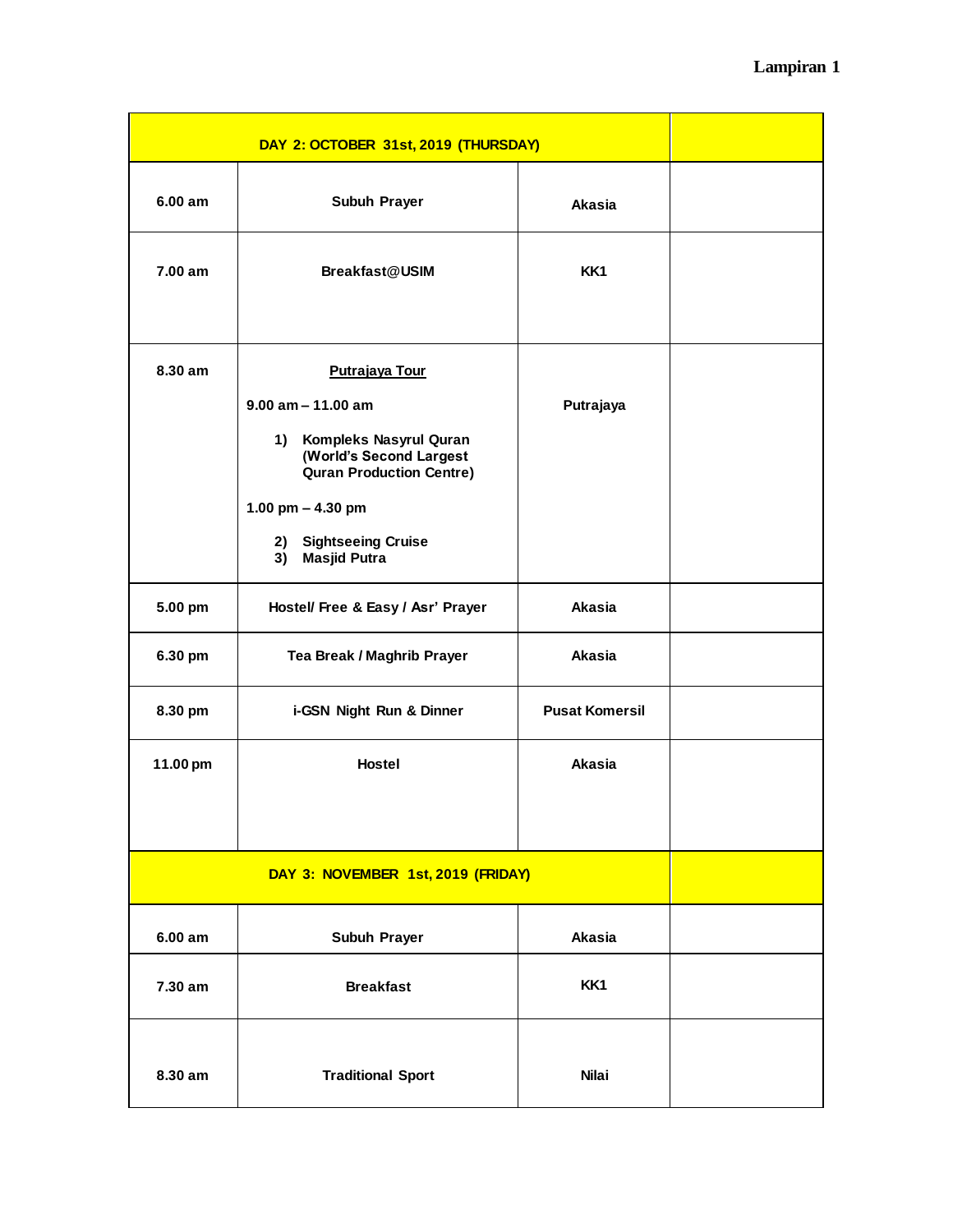| 11.30 pm                             | Lunch/ Friday Prayer                                                                          | <b>KK1 &amp; Pusat Islam</b> |  |
|--------------------------------------|-----------------------------------------------------------------------------------------------|------------------------------|--|
| 3.30 pm                              | <b>Preparation for Cultural Performance</b>                                                   | <b>Pusat Komersil</b>        |  |
| 5.30 pm                              | Tea Break and Jamaah Asar Prayer                                                              | <b>Pusat Komersil</b>        |  |
| 6.00 pm                              | <b>Rest and Jamaah Maghrib Prayer</b>                                                         | <b>Akasia</b>                |  |
| 8.30 pm                              | <b>Grand Dinner &amp; Cultural Performance</b>                                                | <b>Pusat Komersil</b>        |  |
| 10.30 pm                             | <b>Hostel</b>                                                                                 | Akasia                       |  |
| DAY 4: NOVEMBER 2nd, 2019 (SATURDAY) |                                                                                               |                              |  |
| 6.00 am                              | Jamaah Subuh Prayer and<br>Tazkirah by Representative of Pusat<br><b>Islam</b>                | <b>Pusat Islam</b>           |  |
| 7.00 am                              | <b>Breakfast</b>                                                                              | <b>Pusat Islam</b>           |  |
| 8.00 am                              | <b>Kuala Lumpur Tour</b><br><b>Petrosains Suria KLCC</b><br>1)<br>2)<br><b>Central Market</b> | Kuala Lumpur                 |  |
| 10.00 pm                             | Hostel                                                                                        | Akasia                       |  |